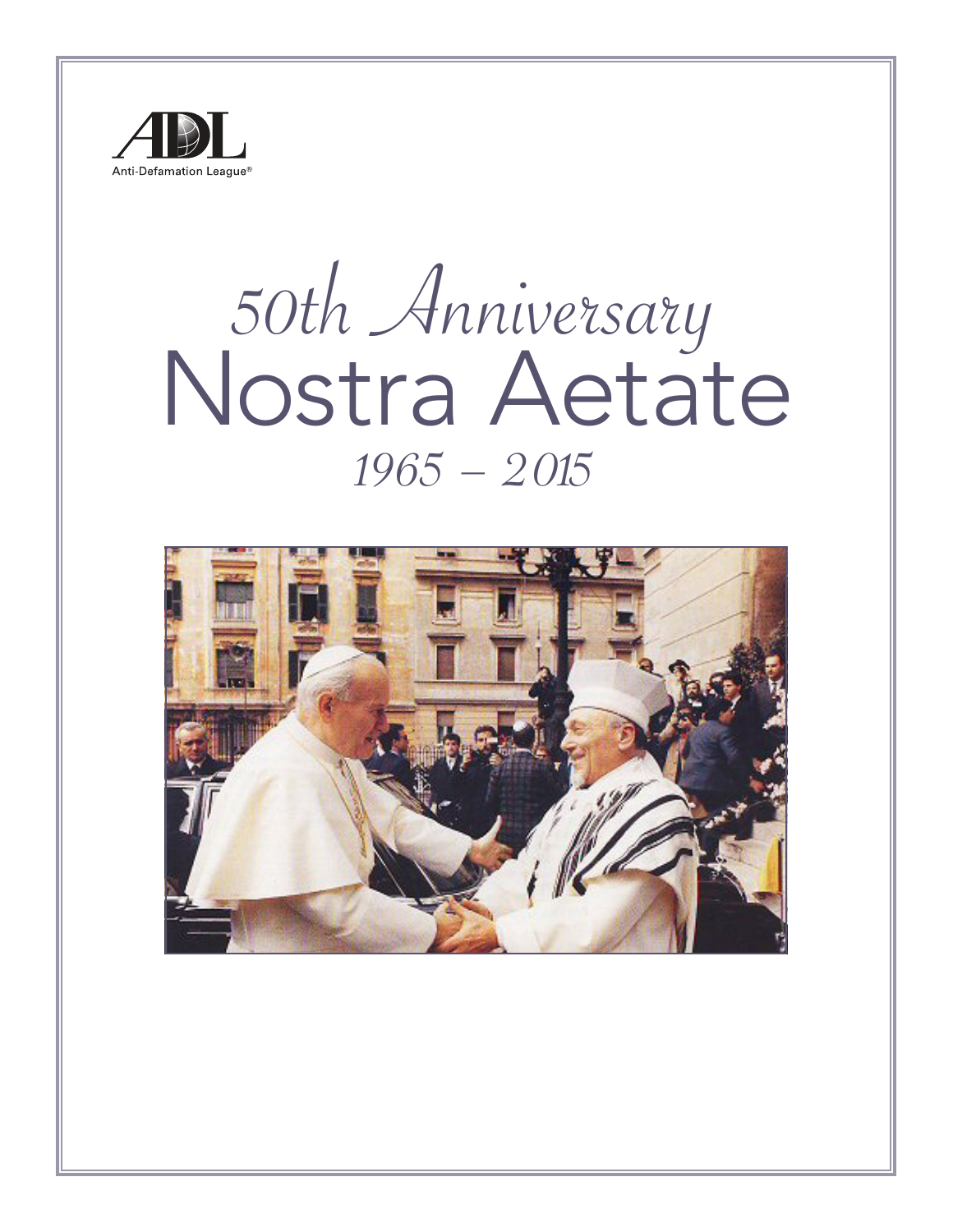# **Anti-Defamation League 50th Anniversary of Nostra Aetate**

*"Nostra Aetate was released shortly after I began to work at the ADL. This remarkable document is emblematic of the remarkable changes in Jewish-Catholic relations that have taken place since the end of the Shoah. Not only is the Catholic Church the largest single religious denomination in the world, it is perhaps the most steadfast Christian friend of the Jewish people. It is therefore most appropriate that we take note of this anniversary…"*

> *Abraham H. Foxman National Director*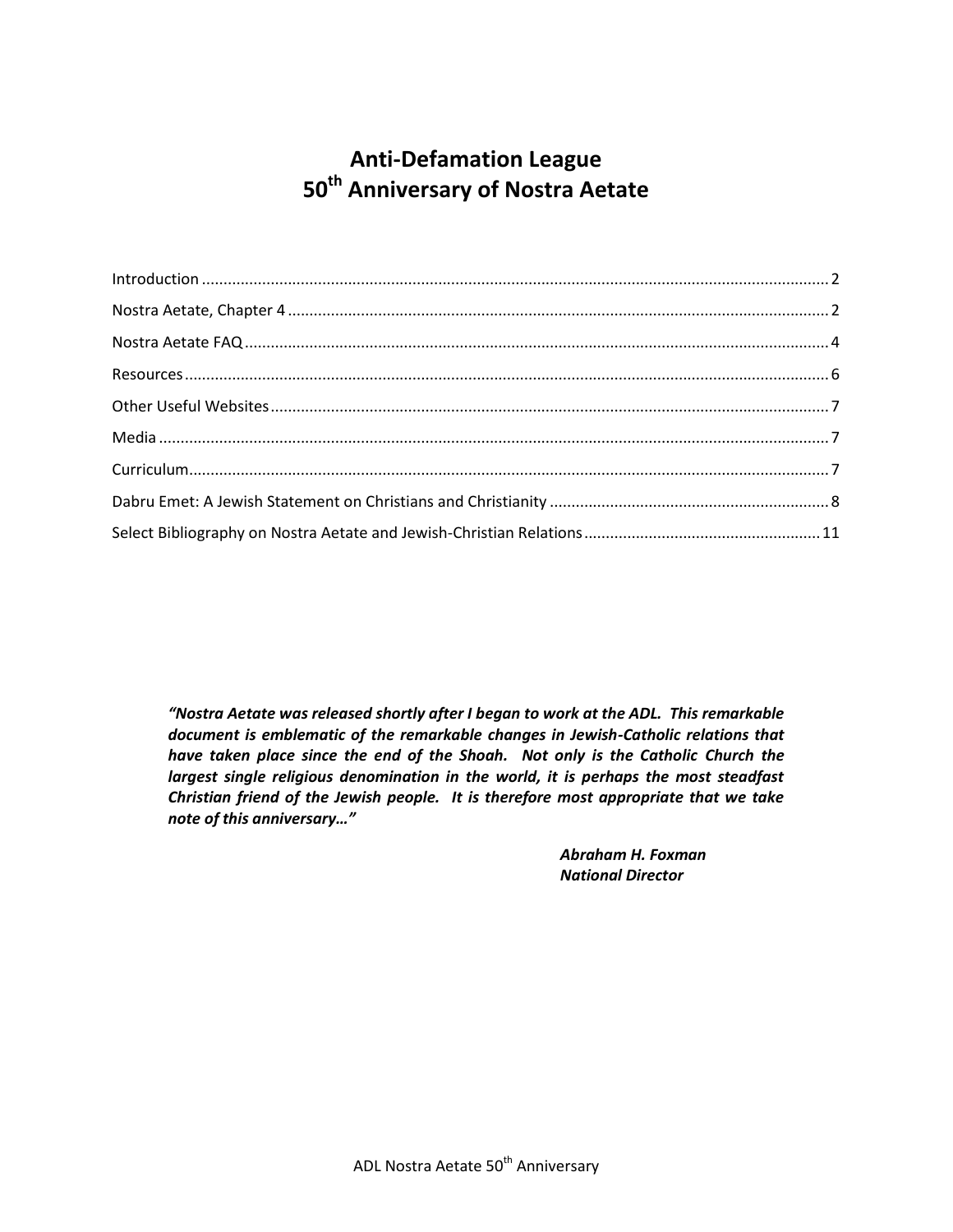# <span id="page-2-0"></span>**Introduction**

The promulgation of the Roman Catholic Church's "Nostra Aetate" on October 28, 1965 is arguably the most important moment in modern Jewish-Christian relations. (See Nostra Aetate FAQ, p. 3) This presents an excellent opportunity for Jews and Catholics, and their institutions, to join together to commemorate and celebrate the anniversary and to reaffirm and deepen relationships. The text of Chapter 4, the section that deals with Jews and Judaism follows below. A link to the full text can be found on p. 5.

# <span id="page-2-1"></span>**Nostra Aetate, Chapter 4**

As the sacred synod searches into the mystery of the Church, it remembers the bond that spiritually ties the people of the New Covenant to Abraham's stock.

Thus the Church of Christ acknowledges that, according to God's saving design, the beginnings of her faith and her election are found already among the Patriarchs, Moses and the prophets. She professes that all who believe in Christ-Abraham's sons according to faith -are included in the same Patriarch's call, and likewise that the salvation of the Church is mysteriously foreshadowed by the chosen people's exodus from the land of bondage. The Church, therefore, cannot forget that she received the revelation of the Old Testament through the people with whom God in His inexpressible mercy concluded the Ancient Covenant. Nor can she forget that she draws sustenance from the root of that well-cultivated olive tree onto which have been grafted the wild shoots, the Gentiles. Indeed, the Church believes that by His cross Christ, Our Peace, reconciled Jews and Gentiles, making both one in Himself.

The Church keeps ever in mind the words of the Apostle about his kinsmen: "theirs is the sonship and the glory and the covenants and the law and the worship and the promises; theirs are the fathers and from them is the Christ according to the flesh" (Rom. 9:4-5), the Son of the Virgin Mary. She also recalls that the Apostles, the Church's main-stay and pillars, as well as most of the early disciples who proclaimed Christ's Gospel to the world, sprang from the Jewish people.

As Holy Scripture testifies, Jerusalem did not recognize the time of her visitation, nor did the Jews in large number, accept the Gospel; indeed not a few opposed its spreading. Nevertheless, God holds the Jews most dear for the sake of their Fathers; He does not repent of the gifts He makes or of the calls He issues-such is the witness of the Apostle. In company with the Prophets and the same Apostle, the Church awaits that day, known to God alone, on which all peoples will address the Lord in a single voice and "serve him shoulder to shoulder" (Soph. 3:9).

Since the spiritual patrimony common to Christians and Jews is thus so great, this sacred synod wants to foster and recommend that mutual understanding and respect which is the fruit, above all, of biblical and theological studies as well as of fraternal dialogues.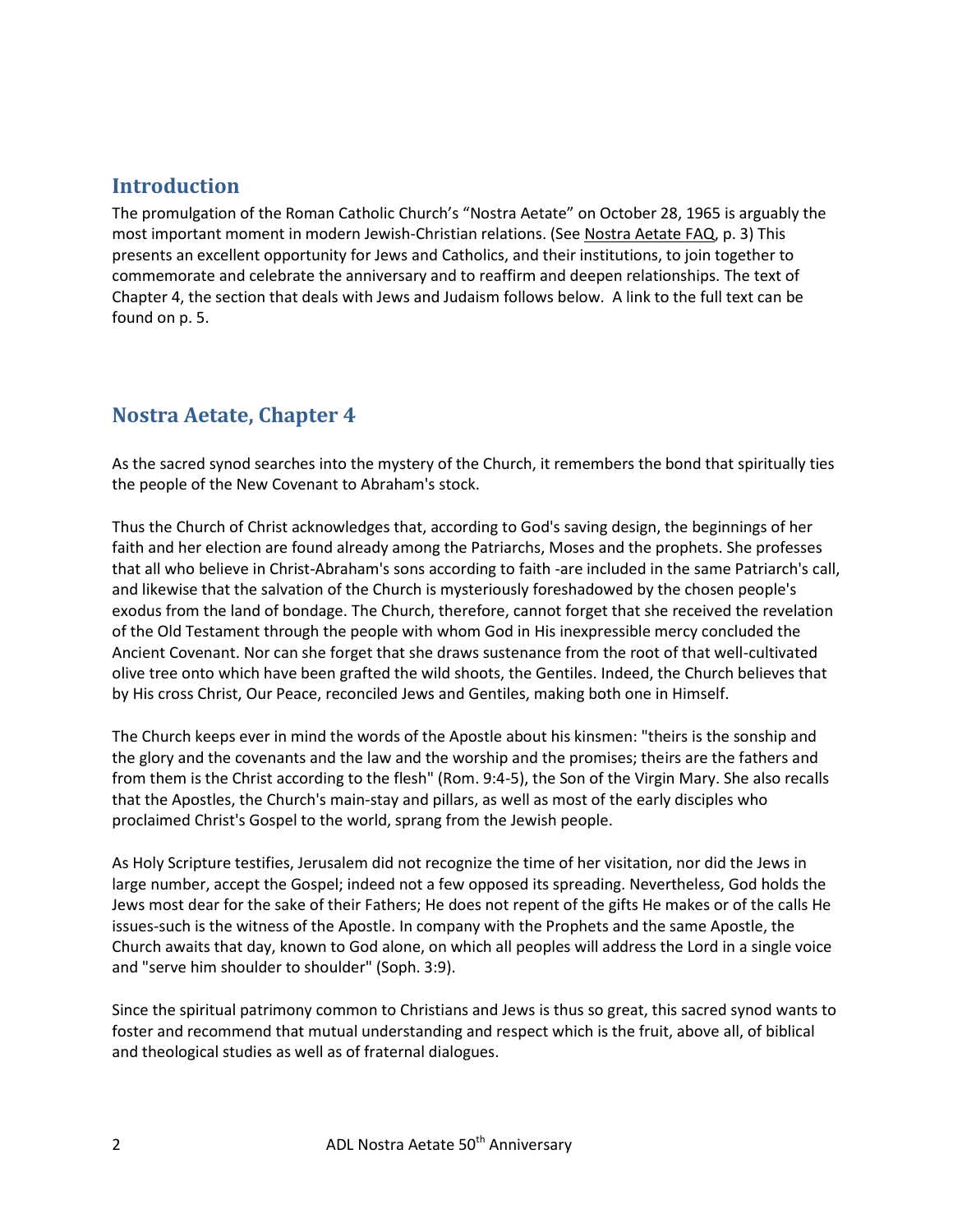True, the Jewish authorities and those who followed their lead pressed for the death of Christ; still, what happened in His passion cannot be charged against all the Jews, without distinction, then alive, nor against the Jews of today. Although the Church is the new people of God, the Jews should not be presented as rejected or accursed by God, as if this followed from the Holy Scriptures. All should see to it, then, that in catechetical work or in the preaching of the word of God they do not teach anything that does not conform to the truth of the Gospel and the spirit of Christ.

Furthermore, in her rejection of every persecution against any man, the Church, mindful of the patrimony she shares with the Jews and moved not by political reasons but by the Gospel's spiritual love, decries hatred, persecutions, displays of anti-Semitism, directed against Jews at any time and by anyone.

Besides, as the Church has always held and holds now, Christ underwent His passion and death freely, because of the sins of men and out of infinite love, in order that all may reach salvation. It is, therefore, the burden of the Church's preaching to proclaim the cross of Christ as the sign of God's all-embracing love and as the fountain from which every grace flows.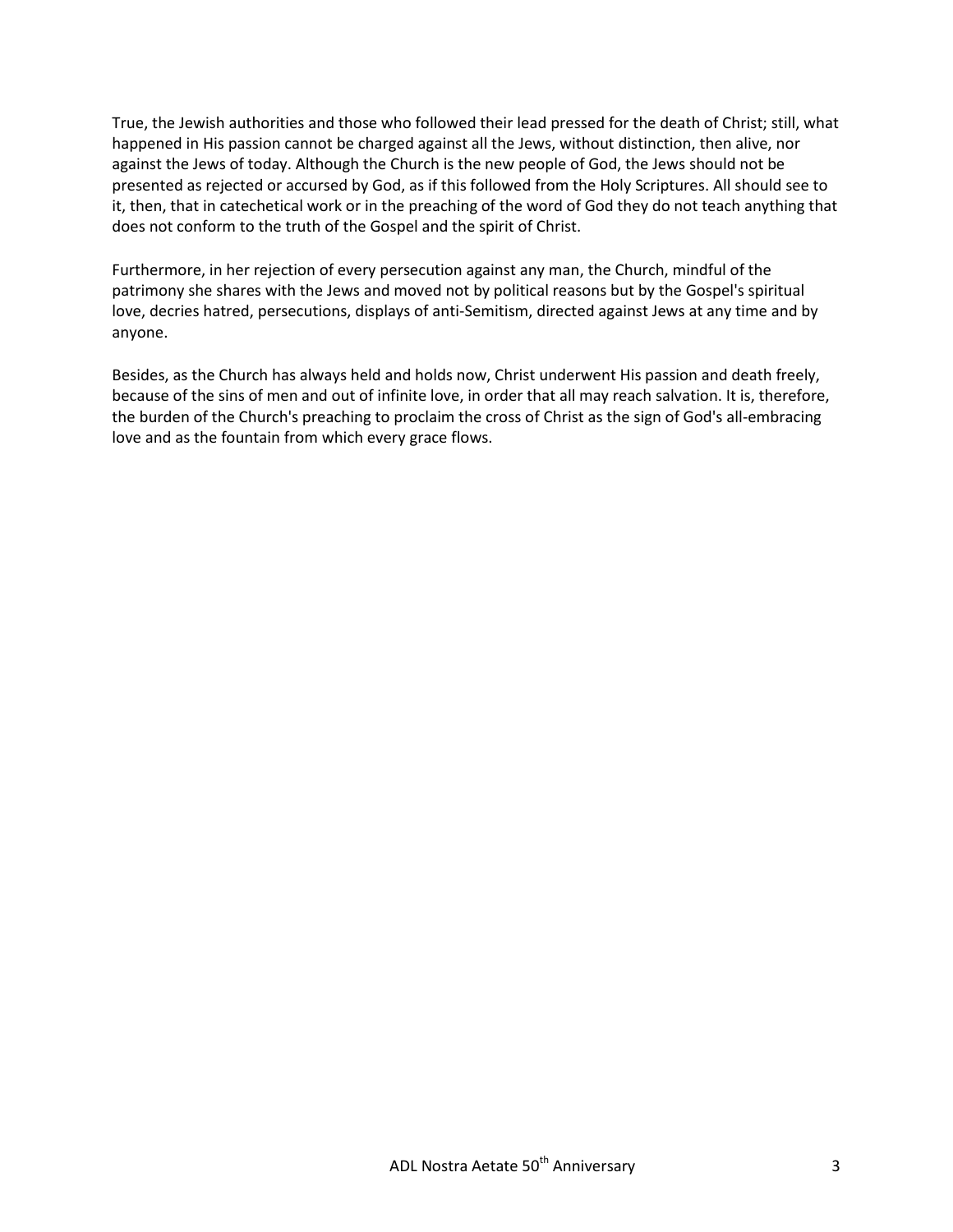# <span id="page-4-0"></span>**Nostra Aetate FAQ**

#### **What is Nostra Aetate?**

"Nostra Aetate" (literally: "in our time") is one of the documents of the Second Vatican Council (1962-1965). Promulgated on October 28, 1965, it addresses the relationship of the Roman Catholic Church to non-Christian religions, especially Buddhism, Hinduism, Islam and Judaism.

#### **What does Nostra Aetate say about Judaism?**

- It repudiates the long standing charge of deicide (that the Jews killed Jesus)
- It affirms the religious bond and spiritual legacy shared by Jews and the Church
- It implies that God and the Jews abide in covenant, a recognition that was made explicit by John Paul II and subsequent popes.
- It deplores "all hatreds, persecutions, displays of anti-Semitism directed at Jews at any time or from any source."
- It stresses the need for accurate biblical interpretation and religious education so that negative views of Jews and Judaism are not presented as biblically based or as authentic Catholic teaching
- It calls for respectful dialogue and collaborative biblical and theological inquiry between Jews and **Catholics**
- It expresses no interest in further efforts to baptize Jews. It relegates the resolution of the Jewish and Christian disagreement over Jesus' significance to the end of history.

#### **Why is Nostra Aetate significant?**

Nostra Aetate, which has been described as a "sea-change," effectively reversed centuries of the "teaching of contempt for Jews and Judaism," which held that the Jews were collectively and perpetually accursed for the death of Jesus and that God replaced them with the Church as the new "Israel." That Nostra Aetate came with very high teaching authority from the Roman Catholic Church, which in size and influence is unequalled in the Christian world, makes it especially important.

#### **Did Nostra Aetate resolve all the issues between Jews and Catholics?**

No. First, there are defining differences in how Jews and Catholics understand and relate to God. Nostra Aetate started a new age of respectful interaction in which distorted and polemical claims about each other's traditions can be corrected while cherishing the distinctive identities and insights of each community. Second, Nostra Aetate did not explicitly discuss certain topics, such as the State of Israel, the Holocaust, and whether Catholics should seek to convert Jews.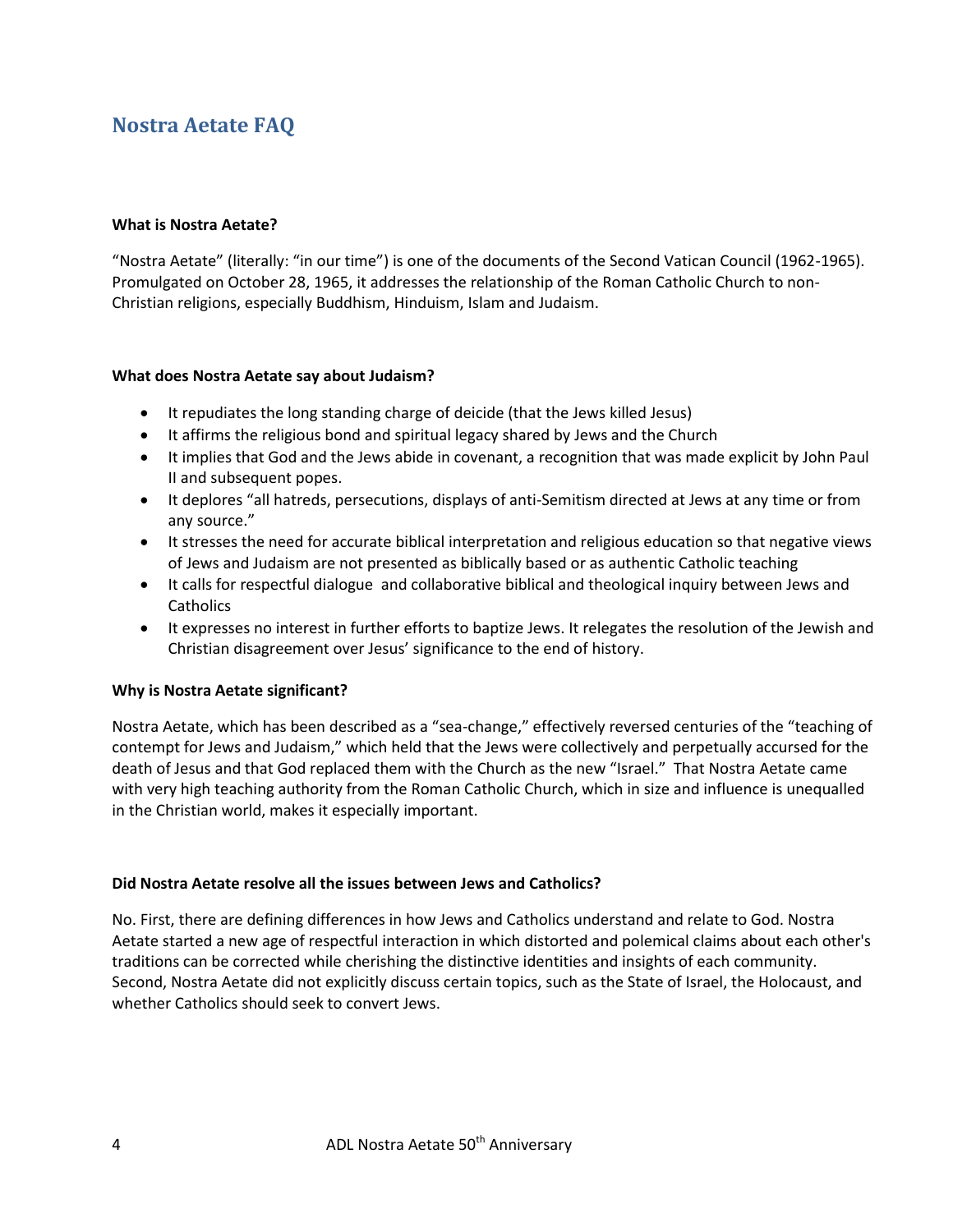#### **Has the Catholic Church addressed such remaining issues since Nostra Aetate in 1965?**

The Catholic Church addressed the Holocaust in its 1998 "We Remember: A Reflection on the Shoah," as well as through the addresses and visits of Popes John Paul II, Benedict XVI, and Francis to Yad Vashem during their visits to Israel. The Holy See established diplomatic relations with Israel in 1993, though the implementation of the final agreement between the two sovereign states is still being negotiated. The question of whether the Catholic Church should engage in conversionary outreach toward Jews has been answered negatively as can been seen in the fact that it does not allocate any funds or any energy to that pursuit. Theologically, the repeated affirmation of the Jewish covenant and such statements as 2001's "The Jewish People and Their Sacred Scriptures in the Christian Bible" that "Jewish messianic expectation is not in vain," as well as Pope Benedict's affirmation in a 2011 book that "The Church must not concern herself with the conversion of the Jews," show that converting Jews is not on the Catholic Church's agenda.

Since Nostra Aetate, the Catholic Church has continued to deepen its theological reflections on Jews and Judaism through official documents, research by Catholic theologians (increasingly done in collaboration with Jewish colleagues), personal writings of popes and other officials, and public gestures, such as Pope John Paul II's historic visit to Israel, during which he placed a prayer of repentance in the Western Wall. In 2014, Pope Francis placed a wreath on tomb of Theodore Herzl, considered the father of Zionism.

#### **Is there still anti-Semitism in the Church?**

Yes. While the official teaching of the church is that anti-Semitism is a sin, it is unrealistic to expect the immediate elimination of a long history of hostility toward Jews among the 1.2 billion Catholics around the world, many in places where there are no viable Jewish communities. Even where there are Jews, many Catholics are unaware of these changes, as are many Jews. Pope Francis, like all his predecessors since Nostra Aetate, regularly and unambiguously denounces anti-Semitism, speaks in the most positive terms about the relations between the Church and the Jews, and stresses that Christianity cannot be understood apart from its relationship to Judaism.

#### **What is the state of Jewish-Catholic relations in the United States?**

Relations between American Jews and Catholics are exemplary. The U.S. Conference of Catholic Bishops maintains ongoing dialogues with the Jewish community and there is collaboration on many issues of common concern, such as immigration. In many communities, local dioceses and churches have longstanding positive relations with the Jewish community. Most centers of Jewish-Christian relations are housed in Catholic academic institutions, and courses on Judaism, taught by Jews, are offered at some seminaries.

#### **What are the views of Pope Francis today about Jewish-Catholic relations?**

In addition to being the first pope from the Southern Hemisphere, Pope Francis is also the first pope to have experienced sustained theological conversation with close Jewish friends. He has referred to Nostra Aetate as beginning a "journey of friendship" for which Jews and Catholics should thank God. He speaks with admiration for Jewish religious traditions and with understanding about Jewish concerns for Israel. There is every indication that he will sincerely and energetically promote the positive developments begun by Nostra Aetate.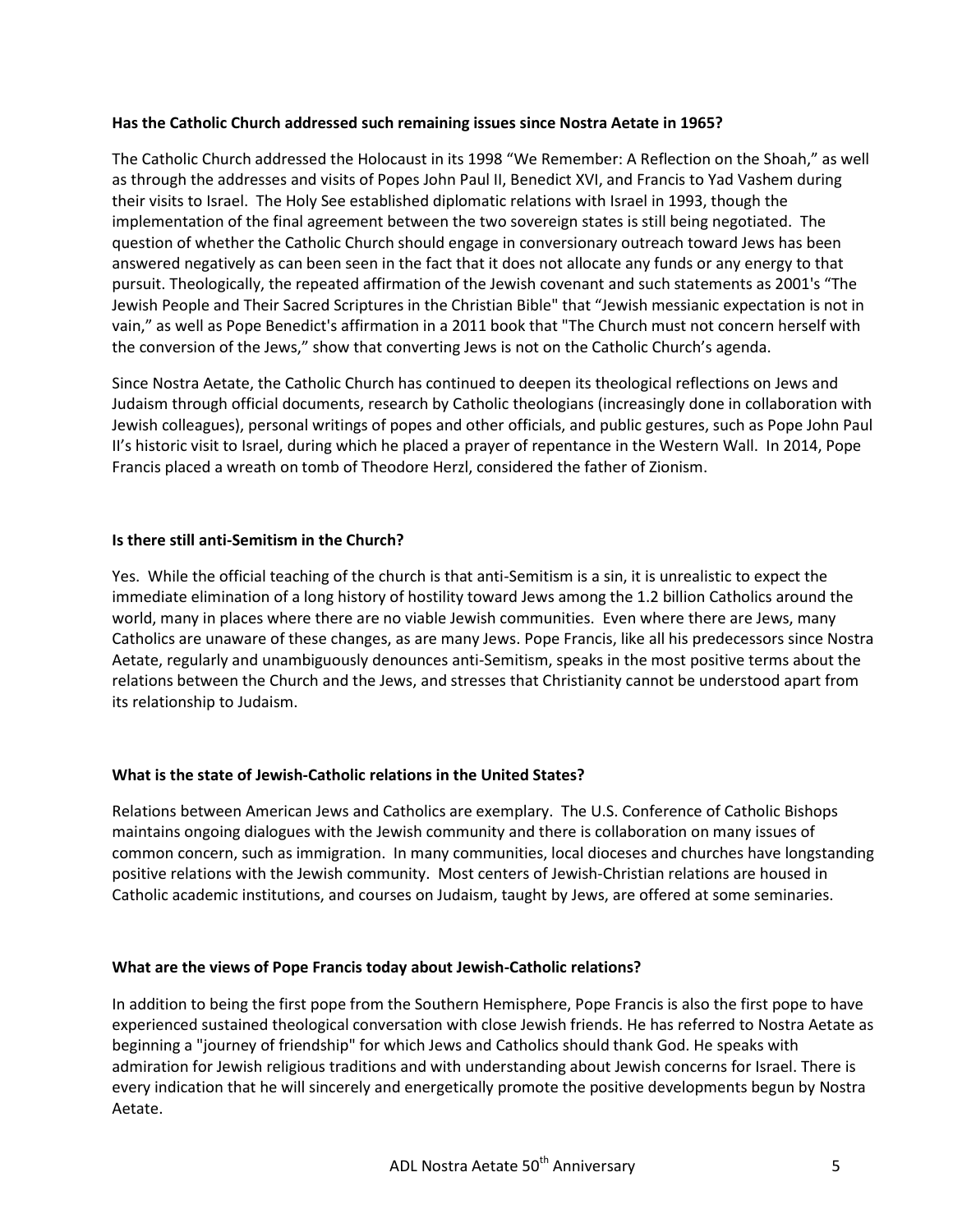# <span id="page-6-0"></span>**Resources**

[Note: An electronic version of this document, with live links to all the web resources noted below, can be found at [www.adl.org/nostra-aetate-50\]](http://www.adl.org/nostra-aetate-50)

One of the most useful sources of information on Nostra Aetate, and for that matter, on Jewish-Christian, relations is [Dialogika,](http://www.ccjr.us/dialogika-resources) maintained by the Council of Centers of Jewish-Christian Relations and the Institute for Jewish-Catholic Relations of Saint Joseph's University in Philadelphia. Dialogika provides a comprehensive cyber-archive of official statements, historic documents, educational resources, and current information. In addition to the resources listed below, there is much more on the website; it well worth exploring.

Dialogika has a [section](http://www.ccjr.us/dialogika-resources/documents-and-statements/roman-catholic/second-vatican-council) devoted to the Second Vatican Council and Nostra Aetate, which includes:

- The [full text](http://www.ccjr.us/dialogika-resources/documents-and-statements/roman-catholic/second-vatican-council/293-nostra-aetate) of Nostra Aetate
- Earlier [drafts](http://www.ccjr.us/dialogika-resources/documents-and-statements/roman-catholic/second-vatican-council/na-debate) of Nostra Aetate and texts of the deliberations leading up to its promulgation
- [Precursors](http://www.ccjr.us/dialogika-resources/documents-and-statements/roman-catholic/second-vatican-council/naprecursors) to Nostra Aetate, including essays by Abraham Joshua Heschel, addresses and essays by Catholic theologians, and statements from other churches and religious bodies.

Also available on Dialogika are the texts of subsequent Roman Catholic documents that expand and deepen the Catholic understanding the Church's relation to Jews and Judaism:

- [Guidelines and Suggestions for Implementing the Conciliar Declaration Nostra Aetate, No. 4](http://www.ccjr.us/dialogika-resources/documents-and-statements/roman-catholic/vatican-curia/277-guidelines)  (1974). This document calls for a better understanding of the religious traditions of Judaism and of Jewish self-understanding. It addresses liturgy, teaching and education, and common social action.
- Notes on the Correct Way to Present Jews and Judaism in Preaching and Catechesis in the [Roman Catholic Church](http://www.ccjr.us/dialogika-resources/documents-and-statements/roman-catholic/vatican-curia/234-notes) (1985), which consists of six sections addressing Religious Teaching and Judaism; Relations Between the Old and New Testament; Jewish Roots of Christianity; the Jews in the New Testament; The Liturgy; Judaism and Christianity in History
- [Fundamental Agreement between the Holy See and the State of Israel](http://www.ccjr.us/dialogika-resources/documents-and-statements/roman-catholic/vatican-curia/292-state-1993) (1993)
- [We Remember: A Reflection on the Shoah](http://www.ccjr.us/dialogika-resources/documents-and-statements/roman-catholic/vatican-curia/278-we-remember) (1998)
- [The Jewish People and Their Sacred Scriptures in the Christian Bible](http://www.ccjr.us/dialogika-resources/documents-and-statements/roman-catholic/vatican-curia/282-pbc-2001) (2001). This document, written under the leadership of then Cardinal Ratzinger (later Pope Benedict XVI), asserts Jewish biblical interpretation after the time of Jesus has its own religious value for Catholics
- [Jews and Christians, together as witnesses to the one God,](http://www.ccjr.us/dialogika-resources/documents-and-statements/roman-catholic/vatican-curia/1193-hofmann2013jan17) written by Fr. Norbert Hofmann, SBD, who has served for many years as Secretary of the Commission for Religious Relations with the Jews.
- A more comprehensive list o[f Resources for the 50th Anniversary of Nostra Aetate](http://www.ccjr.us/dialogika-resources/educational-and-liturgical-materials/curricula/1233-na50) can also be found on the site.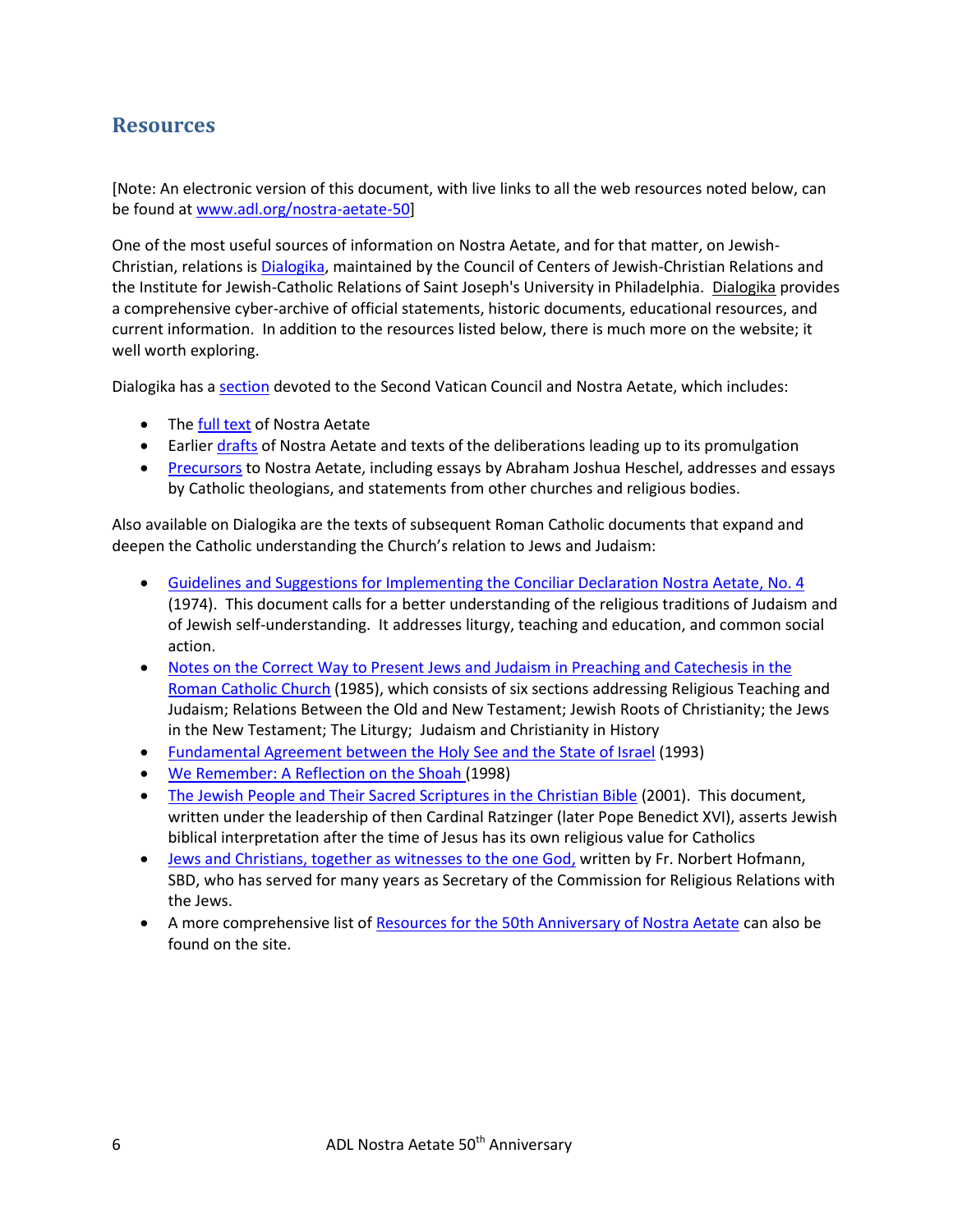# <span id="page-7-0"></span>**Other Useful Websites**

[Anti-Defamation League: Interfaith Affairs](http://www.adl.org/education-outreach/interfaith-affairs/)

[Commission of the Holy See for Religious Relations with the Jews](http://www.vatican.va/roman_curia/pontifical_councils/chrstuni/sub-index/index_relations-jews.htm)

[Council of Centers on Jewish-Christian Relations](http://www.ccjr.us/)

[International Council of Christians and Jews](http://www.iccj.org/)

[Jewish-Christian Relations: Insights and Issues in the ongoing Jewish-Christian Dialogue](http://www.jcrelations.net/Home.112.0.html?L=3)

[Transforming the Catholic-Jewish Relationship: Looking Back, Looking Ahead \(Nostra Aetate on](http://archive.adl.org/main_interfaith/nostra_aetatec089.html#.VJnmpCfu4)  its 40<sup>th</sup> [Anniversary](http://archive.adl.org/main_interfaith/nostra_aetatec089.html#.VJnmpCfu4)

### <span id="page-7-1"></span>**Media**

Two documentary films relevant to Nostra Aetate have been produced. One, "I am Joseph Your Brother" (2001), traces the history of Catholic-Jewish Relations into the papacy of John Paul II. The film and a study guide are available from the [Interreligious Coordinating Council in Israel.](http://icci.org.il/publications/interreligious-library/) The second, "Sister Rose's Passion," celebrates the career of Sister Rose Thering, a nun who made the battle against anti-Semitism her life's work. Sister Rose challenged official church doctrine that blamed the Jews for the death of Jesus. "Sister Rose's Passion" was nominated for an Oscar in the Best Documentary Short category. It is available from [Storyville Films.](http://www.storyville.org/sister-roses-passion)

A PowerPoint presentation, "Milestones in Modern Catholic-Jewish Relations" has been produced by Scarboro Mission. The presentation can be found [here,](http://www.scarboromissions.ca/JC_Relations/catholic_jewish_relations.php) and on the same page are links to additional information supporting each slide.

# <span id="page-7-2"></span>**Curriculum**

<span id="page-7-3"></span>"Walking God's Paths: Christians and Jews in Candid Conversation" is a six-session process to stimulate candid conversation between Jewish and Christian congregations. Produced by the Center for Christian-Jewish Learning at Boston College on behalf and with the oversight of the National Council of Synagogues and the Bishops' Committee on Ecumenical and Interreligious Affairs of the U.S. Conference of Catholic Bishops, it is now made available online through special arrangement with the Council of Centers on Jewish-Christian Relations. The series consists of 15-minute discussion-starting videos and a detailed online User's Guide containing dialogue questions and resources. Participants will experience each tradition's understanding of how it walks God's path and how the two faith communities could relate to one another in positive ways. The videos and user's guide are available [here.](http://www.ccjr.us/dialogika-resources/educational-and-liturgical-materials/curricula/958-wgp-1)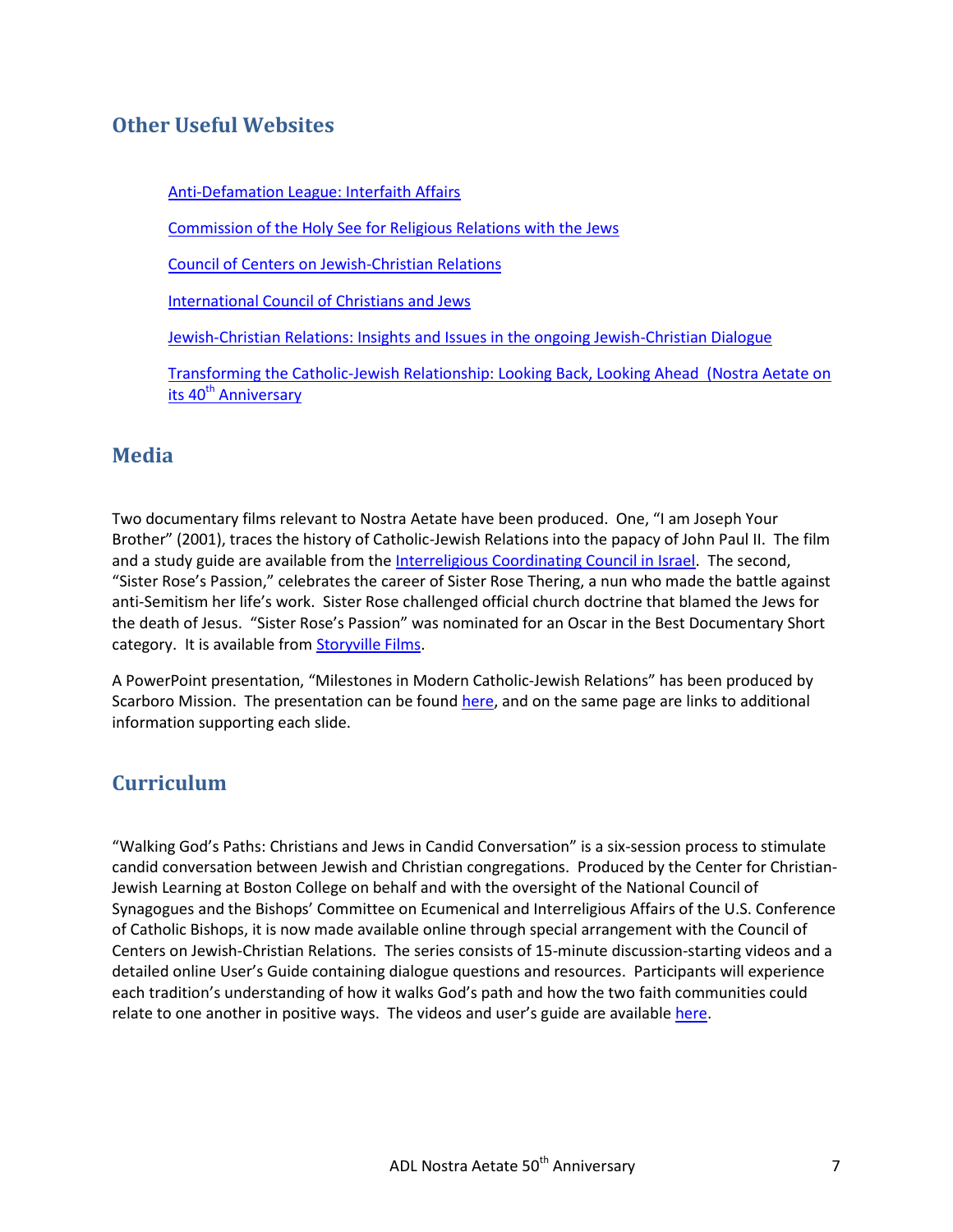# **Dabru Emet: A Jewish Statement on Christians and Christianity**

When discussing Nostra Aetate, one question that often comes up is whether the Jewish community has produced a similar document. The answer to that question is a qualified "yes." On September 10, 2000, a group of four Jewish scholars published "Dabru Emet: A Jewish Statement on Christians and Christianity" as a full-page ad in the New York Times and Baltimore Sun. In addition to the authors, Dabru Emet was endorsed by over 200 rabbis and Jewish academics from around the world. Thus 2015, in addition to marking the  $50<sup>th</sup>$  anniversary of Nostra Aetate, is also the 15<sup>th</sup> anniversary of Dabru Emet.

The "qualification" is that Dabru Emet differs from Nostra Aetate is one significant way. Nostra Aetate is an authoritative document of the Roman Catholic Church, and therefore can be said to speak for the Church. Dabru Emet has no authority other than the reputations of the authors and those who endorsed it. Nonetheless, its publication was heralded as a significant development in Jewish-Christian relations. Nostra Aetate was mean to be definitive, Dabru Emet, on the other hand, represented only the opinion of its authors and was intended to provoke conversation within the Jewish community.

Dabru Emet consists of a preamble that acknowledges the change in Christian attitudes toward Jews and Judaism represented by Nostra Aetate and proposes that, in light of those changes, Jews should now consider what they might say about Christians and Christianity. It then lists eight points, each of which is followed by a brief paragraph of explication:

- Jews and Christians worship the same God.
- Jews and Christians seek authority from the same book—the Bible (what Jews call "Tanakh" and Christians call the "Old Testament").
- Christians can respect the claim of the Jewish people upon the land of Israel.
- Jews and Christians accept the moral principles of Torah.
- Nazism was not a Christian phenomenon.
- The humanly irreconcilable difference between Jews and Christians will not be settled until God redeems the entire world as promised in Scripture.
- A new relationship between Jews and Christians will not weaken Jewish practice.
- Jews and Christians must work together for justice and peace.

In addition to the statement itself, Dabru Emet was accompanied by two books, *Christianity in Jewish Terms* and *Irreconcilable Differences* (Bibliography, p. 10). The first of these is a scholarly volume of essays by Jewish and Christian theologians on the themes addressed in Dabru Emet. The second is written by Jewish and Christian educators and is targeted at adult congregational learners and advanced high school students.

The full text of Dabru Emet follows on the next page.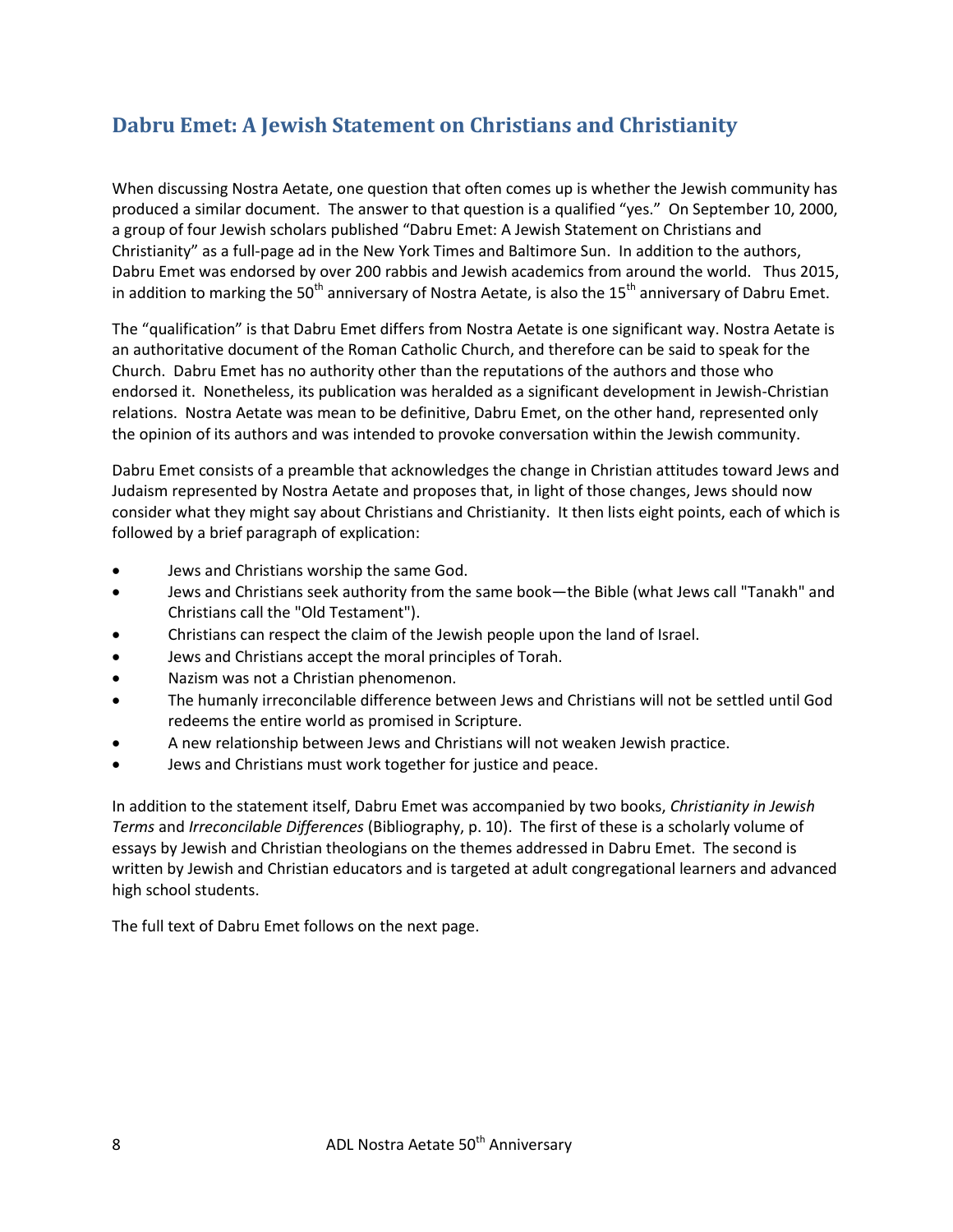#### Dabru Emet: A Jewish Statement on Christians and Christianity

In recent years, there has been a dramatic and unprecedented shift in Jewish and Christian relations. Throughout the nearly two millennia of Jewish exile, Christians have tended to characterize Judaism as a failed religion or, at best, a religion that prepared the way for, and is completed in, Christianity. In the decades since the Holocaust, however, Christianity has changed dramatically. An increasing number of official Church bodies, both Roman Catholic and Protestant, have made public statements of their remorse about Christian mistreatment of Jews and Judaism. These statements have declared, furthermore, that Christian teaching and preaching can and must be reformed so that they acknowledge God's enduring covenant with the Jewish people and celebrate the contribution of Judaism to world civilization and to Christian faith itself.

We believe these changes merit a thoughtful Jewish response. Speaking only for ourselves -- an interdenominational group of Jewish scholars -- we believe it is time for Jews to learn about the efforts of Christians to honor Judaism. We believe it is time for Jews to reflect on what Judaism may now say about Christianity. As a first step, we offer eight brief statements about how Jews and Christians may relate to one another.

**Jews and Christians worship the same God.** Before the rise of Christianity, Jews were the only worshippers of the God of Israel. But Christians also worship the God of Abraham, Isaac, and Jacob; creator of heaven and earth. While Christian worship is not a viable religious choice for Jews, as Jewish theologians we rejoice that, through Christianity, hundreds of millions of people have entered into relationship with the God of Israel.

**Jews and Christians seek authority from the same book -- the Bible (what Jews call "Tanakh" and Christians call the "Old Testament").** Turning to it for religious orientation, spiritual enrichment, and communal education, we each take away similar lessons: God created and sustains the universe; God established a covenant with the people Israel, God's revealed word guides Israel to a life of righteousness; and God will ultimately redeem Israel and the whole world. Yet, Jews and Christians interpret the Bible differently on many points. Such differences must always be respected.

**Christians can respect the claim of the Jewish people upon the land of Israel.** The most important event for Jews since the Holocaust has been the reestablishment of a Jewish state in the Promised Land. As members of a biblically based religion, Christians appreciate that Israel was promised -- and given - to Jews as the physical center of the covenant between them and God. Many Christians support the State of Israel for reasons far more profound than mere politics. As Jews, we applaud this support. We also recognize that Jewish tradition mandates justice for all non-Jews who reside in a Jewish state.

**Jews and Christians accept the moral principles of Torah.** Central to the moral principles of Torah is the inalienable sanctity and dignity of every human being. All of us were created in the image of God. This shared moral emphasis can be the basis of an improved relationship between our two communities. It can also be the basis of a powerful witness to all humanity for improving the lives of our fellow human beings and for standing against the immoralities and idolatries that harm and degrade us. Such witness is especially needed after the unprecedented horrors of the past century.

**Nazism was not a Christian phenomenon.** Without the long history of Christian anti-Judaism and Christian violence against Jews, Nazi ideology could not have taken hold nor could it have been carried out. Too many Christians participated in, or were sympathetic to, Nazi atrocities against Jews. Other Christians did not protest sufficiently against these atrocities. But Nazism itself was not an inevitable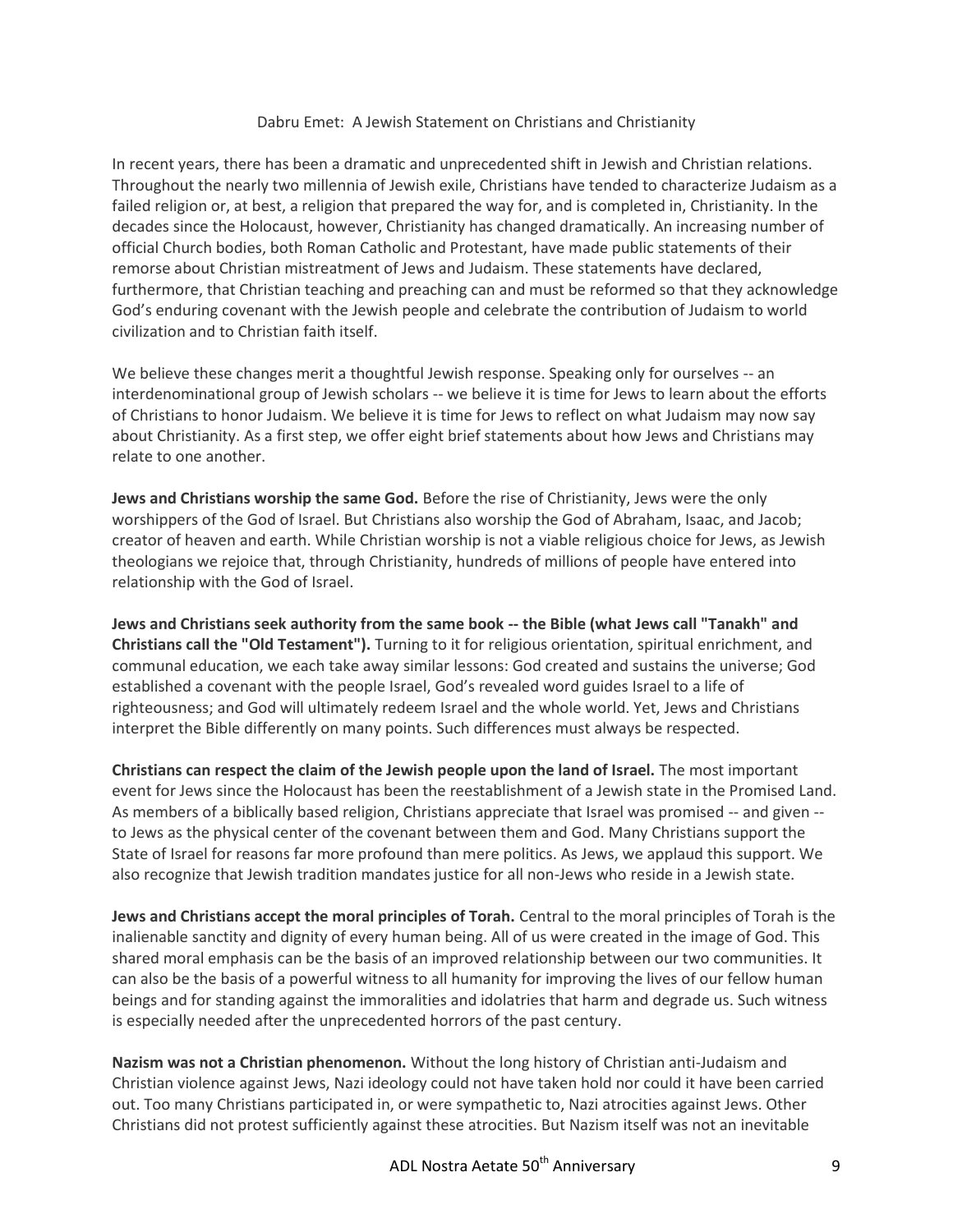outcome of Christianity. If the Nazi extermination of the Jews had been fully successful, it would have turned its murderous rage more directly to Christians. We recognize with gratitude those Christians who risked or sacrificed their lives to save Jews during the Nazi regime. With that in mind, we encourage the continuation of recent efforts in Christian theology to repudiate unequivocally contempt of Judaism and the Jewish people. We applaud those Christians who reject this teaching of contempt, and we do not blame them for the sins committed by their ancestors.

**The humanly irreconcilable difference between Jews and Christians will not be settled until God redeems the entire world as promised in Scripture.** Christians know and serve God through Jesus Christ and the Christian tradition. Jews know and serve God through Torah and the Jewish tradition. That difference will not be settled by one community insisting that it has interpreted Scripture more accurately than the other; nor by exercising political power over the other. Jews can respect Christians' faithfulness to their revelation just as we expect Christians to respect our faithfulness to our revelation. Neither Jew nor Christian should be pressed into affirming the teaching of the other community.

**A new relationship between Jews and Christians will not weaken Jewish practice.** An improved relationship will not accelerate the cultural and religious assimilation that Jews rightly fear. It will not change traditional Jewish forms of worship, nor increase intermarriage between Jews and non-Jews, nor persuade more Jews to convert to Christianity, nor create a false blending of Judaism and Christianity. We respect Christianity as a faith that originated within Judaism and that still has significant contacts with it. We do not see it as an extension of Judaism. Only if we cherish our own traditions can we pursue this relationship with integrity.

**Jews and Christians must work together for justice and peace.** Jews and Christians, each in their own way, recognize the unredeemed state of the world as reflected in the persistence of persecution, poverty, and human degradation and misery. Although justice and peace are finally God's, our joint efforts, together with those of other faith communities, will help bring the kingdom of God for which we hope and long. Separately and together, we must work to bring justice and peace to our world. In this enterprise, we are guided by the vision of the prophets of Israel:

It shall come to pass in the end of days that the mountain of the Lord's house shall be established at the top of the mountains and be exalted above the hills, and the nations shall flow unto it . . . and many peoples shall go and say, "Come ye and let us go up to the mountain of the Lord to the house of the God of Jacob and He will teach us of His ways and we will walk in his paths." (Isaiah 2:2-3)

**Tikva Frymer-Kensky**, University of Chicago **David Novak**, University of Toronto **Peter Ochs**, University of Virginia **Michael Signer**, University of Notre Dame

This text, and a list of the signers, can be foun[d here.](http://www.bc.edu/content/dam/files/research_sites/cjl/texts/cjrelations/resources/documents/jewish/dabru_emet.htm)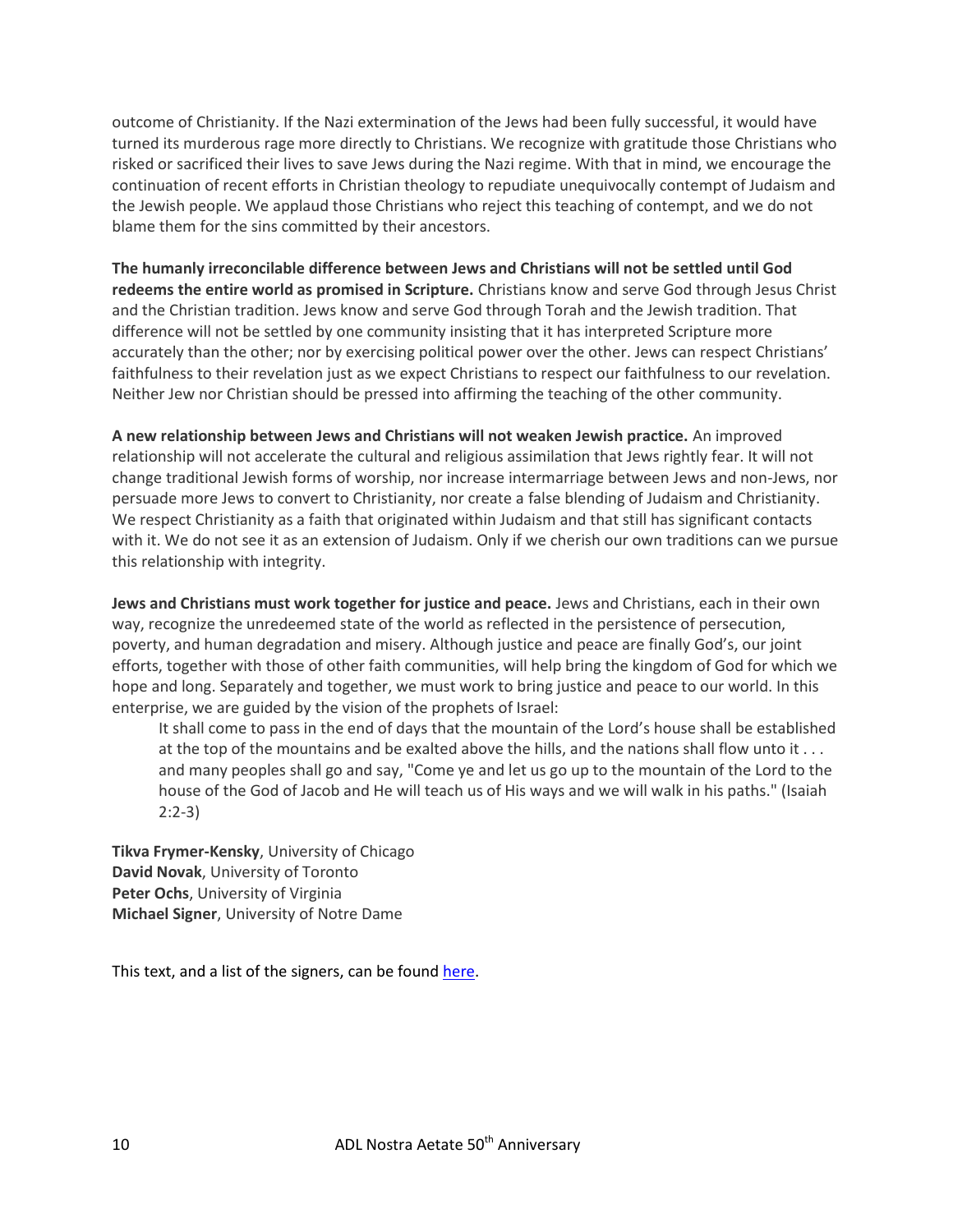# <span id="page-11-0"></span>**Select Bibliography on Nostra Aetate and Jewish-Christian Relations**

(Note: those most appropriate for congregational study are marked with an asterisk)

Attridge, Michael. *Jews and Catholics Together: Celebrating the Legacy of Nostra Aetate*. Ottawa: Novalis, 2007.

Berger, Alan L, David Patterson, David P. Gushee, John Pawlikowski, and John K. Roth. *Jewish-Christian Dialogue: Drawing Honey from the Rock*. St. Paul, Minn: Paragon House, 2008.

Bialer, Uri, and Neville Lamdan. *Nostra Aetate: Origins, Promulgation, Impact on Jewish-Catholic Relations ; Proceedings of the International Conference, Jerusalem, 30 October - 1 November 2005*. Berlin: Lit, 2007.

\*Boys, Mary C, and Sara S. Lee. *Christians & Jews in Dialogue: Learning in the Presence of the Other*. Woodstock, Vt: SkyLight Paths Pub, 2006.

Cernera, Anthony J. *Examining Nostra Aetate After 40 Years: Catholic-Jewish Relations in Our Time*. Fairfield, Conn: Sacred Heart University Press, 2007.

Cunningham, Philip A. et al, eds., *Christ Jesus and the Jewish People Today: New Explorations of Theological Interrelationships*. Grand Rapids, Mich: William B. Eerdmans Pub, 2011.

Cunningham, Philip A. *Education for Shalom: Religion Textbooks and the Enhancement of the Catholic and Jewish Relationship*. Collegeville, Minn: Liturgical Press, 1995.

\*Cunningham, Philip A. and Arthur Starr, eds., *Sharing Shalom: A Local Interfaith Dialogue Process.* Mahwah/New York: Paulist Press, 1998.

\*Frymer-Kensky, Tikva S., David Novak, Peter Ochs, Michael Signer, David Fox Sandmel. *Christianity in Jewish Terms*. Oxford: Westview Press, 2000.

Greenberg, Irving. *For the Sake of Heaven and Earth: The New Encounter between Judaism and Christianity*. Philadelphia: Jewish Publication Society, 2004.

Korn, Eugene, and John Pawlikowski. *Two Faiths, One Covenant?: Jewish and Christian Identity in the Presence of the Other*. Lanham: Rowman & Littlefield Publishers, 2005.

\*Korn, Eugene. *The Jewish Connection to Israel, the Promised Land: A Brief Introduction for Christians*. Woodstock, Vt: Jewish Lights Pub., 2008.

\*Levine, Amy-Jill, and Marc Z. Brettler. *The Jewish Annotated New Testament: New Revised Standard Version Bible Translation*. Oxford: Oxford University Press, 2011.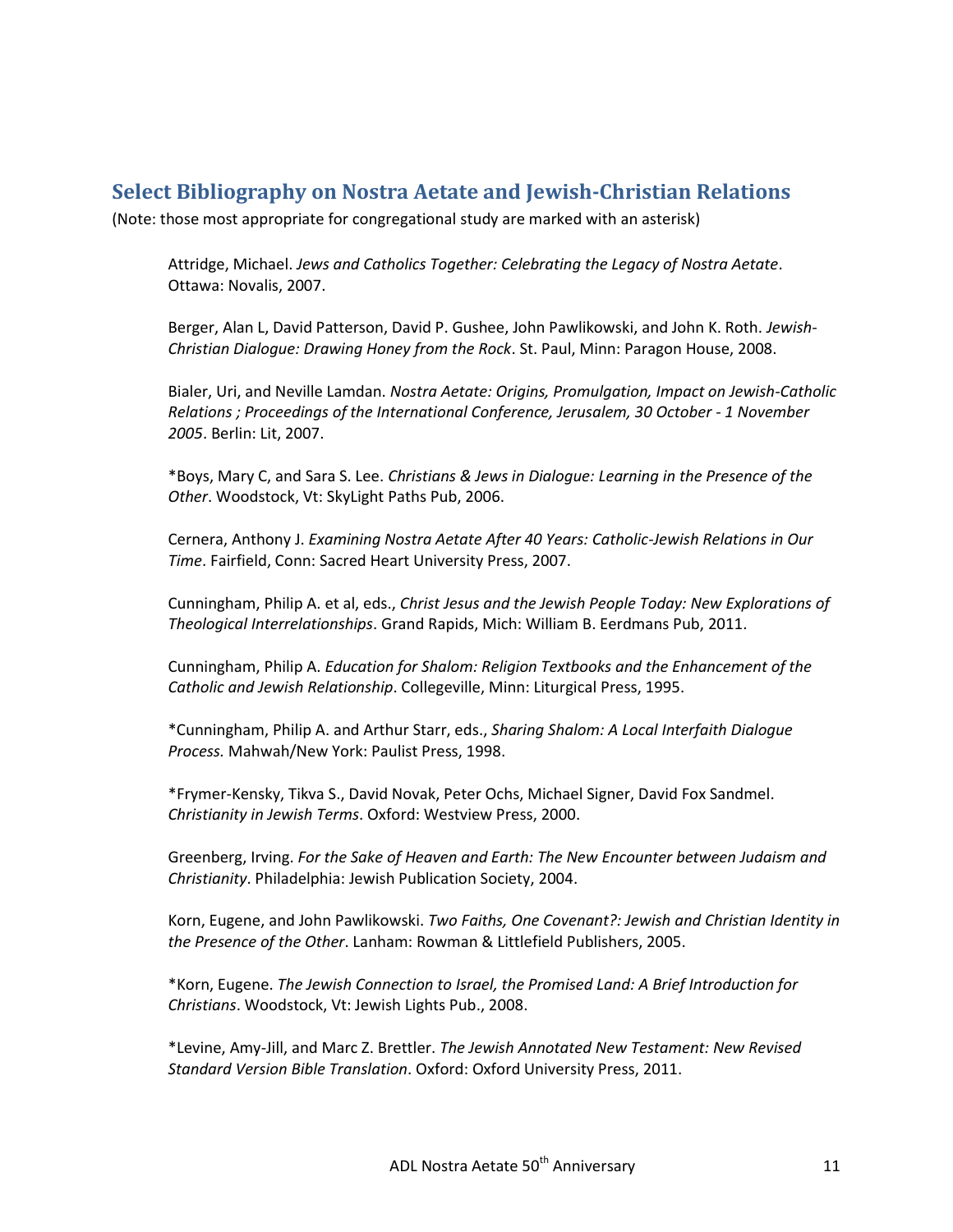Melloni, A. and Lamdan, Y. *Nostra Aetate: Origins, Promulgation, Impact on Jewish-Catholic Relations*. Edited by Munster: LIT Verlag, 2007.

Moyaert, Marianne, and Didier Pollefeyt. *Never Revoked: Nostra Aetate As Ongoing Challenge for Jewish-Christian Dialogue*. Leuven: Peeters, 2010.

Oesterreicher, John M. *The Rediscovery of Judaism: A Re-Examination of the Conciliar Statement on the Jews*. South Orange, N.J.: Institute of Judaeo-Christian Studies, Seton Hall University, 1971.

Pawlikowski, John T. *Restating the Catholic Church's Relationship with the Jewish People: The Challenge of Super-Sessionary Theology*. Lewiston: The Edwin Mellen Press, 2013.

\*Rosenthal, Gilobert S. *A Jubilee for All Time: The Copernican Revolution in Jewish-Christian Relations.* Eugene, OR: Pickwick Publications, 2014.

\*Rudin, A J. *Christians & Jews Faith to Faith: Tragic History, Promising Present, Fragile Future*. Woodstock, Vt: Jewish Lights Pub, 2011.

Rosen, David, and Karl Lehmann. *Jewish-Catholic Relations Since Nostra Aetate: An Unfinished Agenda*. Berlin: A, AphorismA Verlagsbuchhandlung, 2007.

Rudin, A J. *Cushing, Spellman, O'Connor: The Surprising Story of How Three American Cardinals Transformed Catholic-Jewish Relations*. Grand Rapids, Mich: W.B. Eerdmans Pub. Co, 2012 .

\*Sandmel, David F., Rosann M. Catalano, and Christopher M. Leighton. *Irreconcilable Differences?: A Learning Resource for Jews and Christians*. Boulder, CO: Westview Press, 2001 .

Sandmel, Samuel. *A Jewish Understanding of the New Testament*. Woodstock, VT: Jewish Lights Publ, 2008.

Sandmel, Samuel. *Anti-semitism in the New Testament?* Philadelphia: Fortress Press, 1978 .

Sandmel, Samuel. *We Jews and Jesus: Exploring Theological Differences for Mutual Understanding*. Woodstock, VT: SkyLight Paths Pub, 2006 .

Sherman, Franklin. *Bridges: Documents of the Christian-Jewish Dialogue*. Volume One. *The Road to Reconciliation (1945-1985);* Volume Two. *Building a New Relationship (1986-2013).* New York/Mahwah: Paulist Press/Stimulus Books, 2011 and 2014.